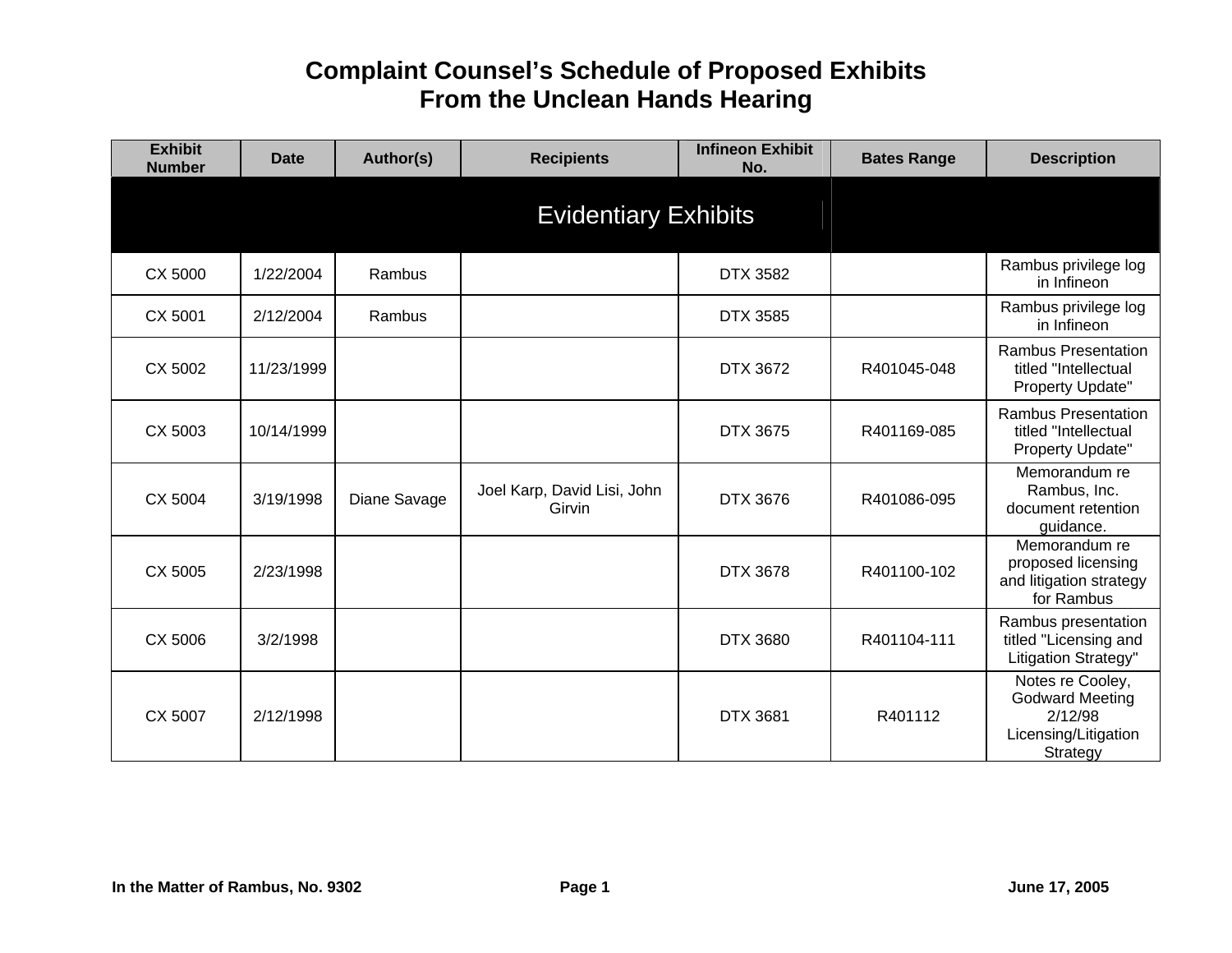| <b>Exhibit</b><br><b>Number</b> | <b>Date</b>               | Author(s)         | <b>Recipients</b>                                                                               | <b>Infineon Exhibit</b><br>No. | <b>Bates Range</b> | <b>Description</b>                                                                             |
|---------------------------------|---------------------------|-------------------|-------------------------------------------------------------------------------------------------|--------------------------------|--------------------|------------------------------------------------------------------------------------------------|
| CX 5008                         | 3/25/1998                 | Cooley<br>Godward | Joel Karp                                                                                       | DTX 3682                       | R401113-115        | Bill for legal services<br>rendered through<br>2/28/98                                         |
| CX 5009                         | 4/27/1998                 | Diane Savage      | Joel Karp, David Lisi, John<br>Girvin                                                           | DTX 3683                       | R401116-125        | Memorandum re<br>Rambus, Inc.<br>document retention<br>guidance.                               |
| CX 5010                         | 7/22/1998                 |                   |                                                                                                 | DTX 3686                       | R401136-152        | Presentation<br>"Document Retention<br>at Rambus"                                              |
| CX 5011                         | Oct-98                    |                   |                                                                                                 | <b>DTX 3687</b>                | R401153-158        | <b>Rambus Presentation</b><br>"Strategy Update<br>10/98"                                       |
| CX 5012                         | <b>Jun-99</b>             |                   |                                                                                                 | <b>DTX 3689</b>                | R401160-194        | Rambus presentations<br>and other materials                                                    |
| CX 5013                         | on or after<br>11/30/1998 | Joel Karp         | Geoff Tate, David Mooring,<br>Alan Roberts, Supodh<br>Toprani, Frank Fox, Gary<br>Harmon, "edl" | <b>DTX 3691</b>                | R401208-220        | Email covering<br>memorandum titled<br>"Patent Enforcement<br>1999 Nuclear Winter<br>Scenario" |
| CX 5014                         |                           |                   |                                                                                                 | DTX 3692                       | R401221-223        | Outlines titled "IP<br>Q3'98 Goals (Final)"                                                    |
| CX 5015                         |                           |                   |                                                                                                 | <b>DTX 3694</b>                | R401225            | Outline titled "IP Top<br>Level Goals Q2 98<br>Final"                                          |
| CX 5016                         |                           |                   |                                                                                                 | <b>DTX 3695</b>                | R401226            | Outline titled "IP Q3'98<br>Goals (First Cut)"                                                 |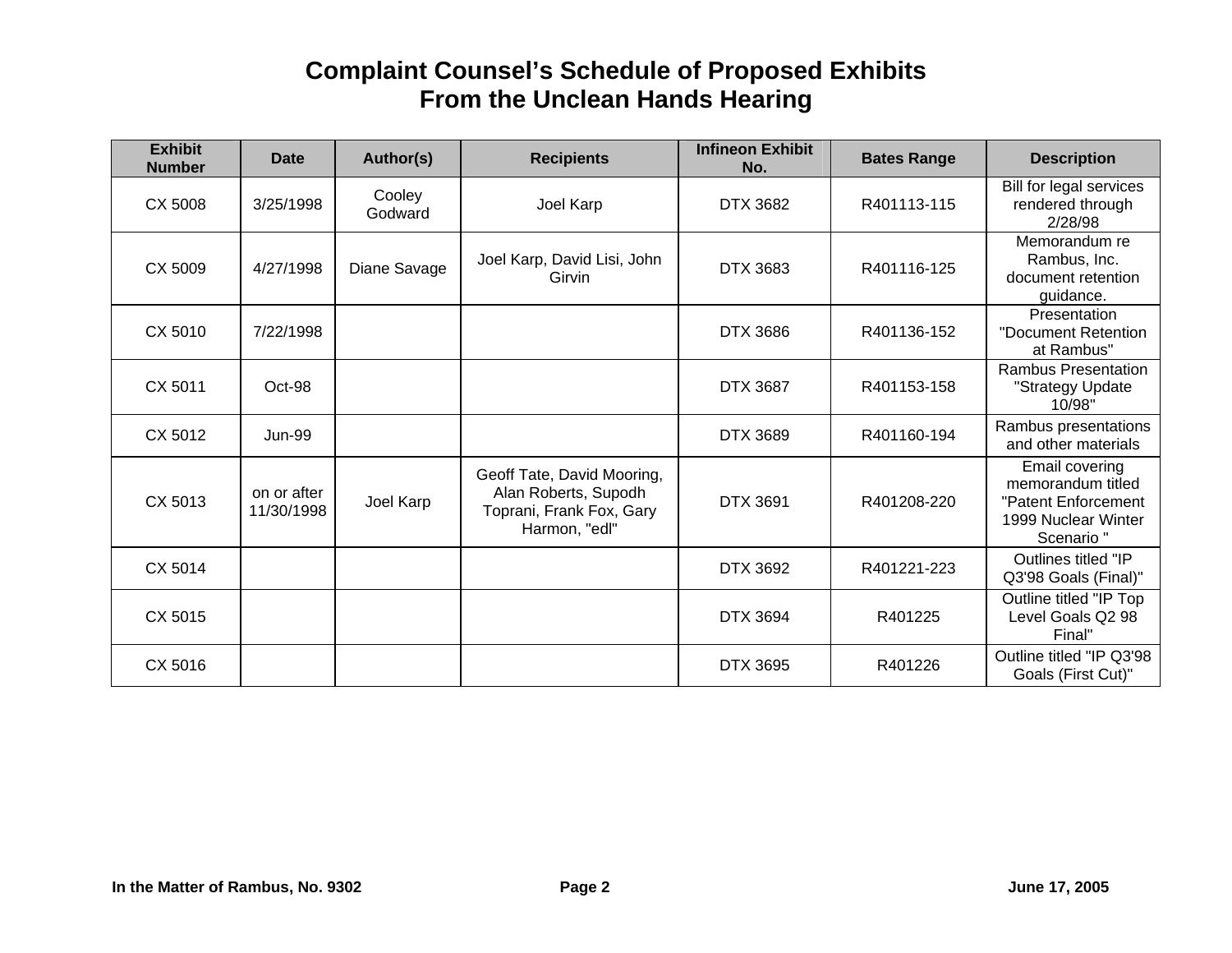| <b>Exhibit</b><br><b>Number</b> | <b>Date</b> | Author(s)             | <b>Recipients</b>                                                                                                                      | <b>Infineon Exhibit</b><br>No. | <b>Bates Range</b> | <b>Description</b>                                                                                                                                                                                    |
|---------------------------------|-------------|-----------------------|----------------------------------------------------------------------------------------------------------------------------------------|--------------------------------|--------------------|-------------------------------------------------------------------------------------------------------------------------------------------------------------------------------------------------------|
| CX 5017                         |             |                       |                                                                                                                                        | DTX 3696                       | R401227-232        | Outline titled "IP Q3'98<br>Goals (First Cut),"<br><b>Outline Titled "IP Top</b><br>Level Goals Q2 98<br>Final," and<br>presentations by<br>Diepenbrock re Q3'98,<br>Q2'98 and Q1'98 "Key<br>Results" |
| CX 5018                         | 5/14/1998   | Joel karp             | exec@Rambus.com,<br>bdmarket@Rambus.com,<br>engmgrs@Rambus.com,<br>adiepenb@Rambus.com,<br>jlau@Rambus.com,<br>daniel_johnson@fwpa.com | <b>DTX 3697</b>                | R401234            | Email re Backup<br>Strategy/Document<br><b>Retention Policy</b>                                                                                                                                       |
| CX 5019                         | Sep-99      |                       |                                                                                                                                        | DTX 3698                       | R401235-239        | Presentation<br>"Question: Is There<br>Life After Intel?"                                                                                                                                             |
| CX 5020                         | 7/17/2000   | <b>Neil Steinberg</b> | exec                                                                                                                                   | DTX 3700                       | R401241-242        | Email re Reminder of<br><b>Document Destruction</b><br><b>Policy Re: Contracts</b>                                                                                                                    |
| CX 5021                         | 3/20/1998   | Diane Savage          | Joel Karp, David Lisi, John<br>Girvin                                                                                                  | <b>DTX 3702</b>                | R401254-268        | Memorandum re<br>Rambus, Inc.<br>Document Retention<br>Policy Guidance.                                                                                                                               |
| CX 5022                         | Various     | <b>Lester Vincent</b> | File                                                                                                                                   | DTX 3710                       | R401298-300        | Notes re meetings<br>mostly with Joel Karp<br>in Spring 1999                                                                                                                                          |
| CX 5023                         | 10/14/1998  |                       |                                                                                                                                        | DTX 3712                       | R401307-314        | Out of order Rambus<br>presentation "IP<br>Update 10/14/98"                                                                                                                                           |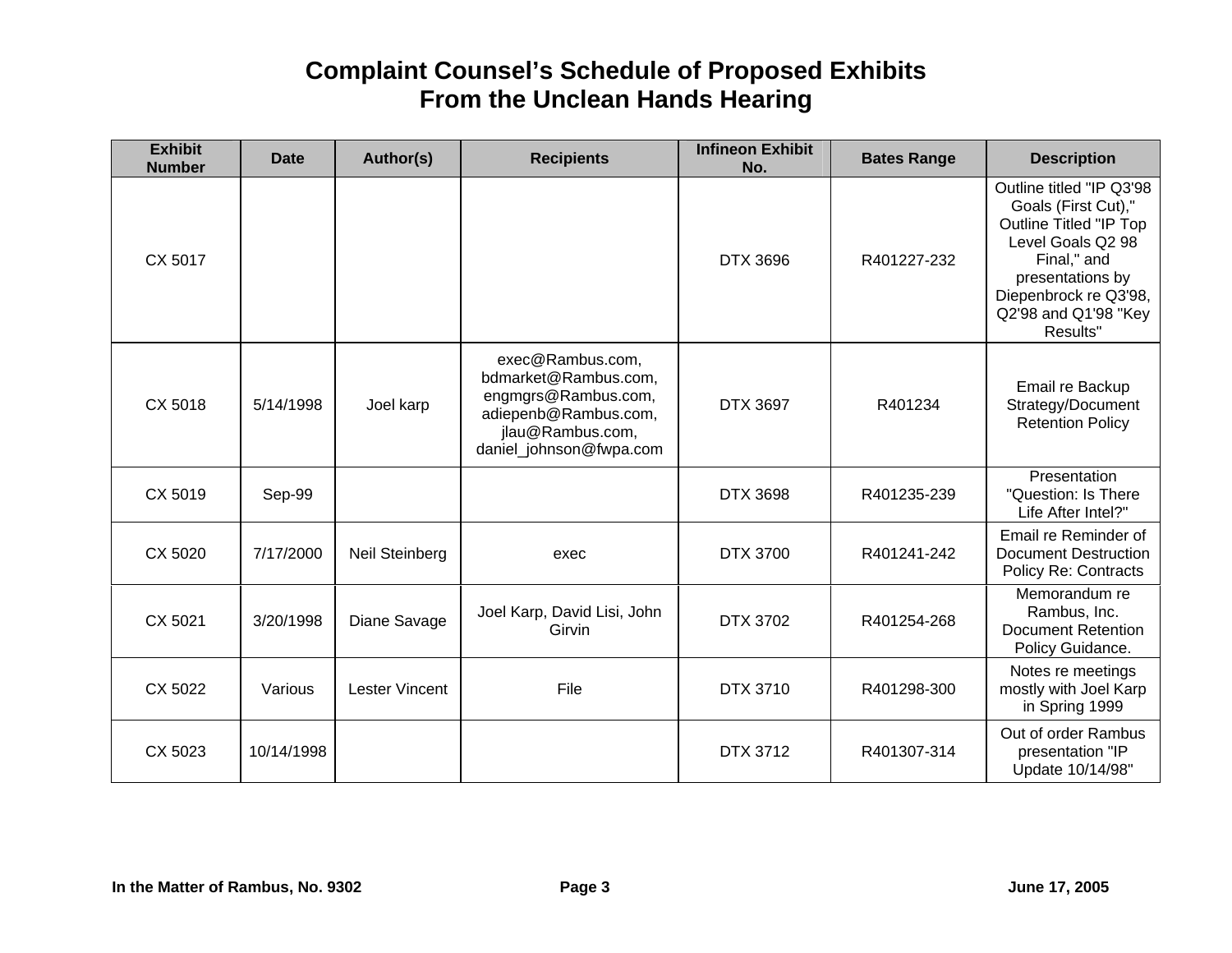| <b>Exhibit</b><br><b>Number</b> | <b>Date</b> | Author(s)             | <b>Recipients</b>                                                          | <b>Infineon Exhibit</b><br>No. | <b>Bates Range</b> | <b>Description</b>                                                                                                     |
|---------------------------------|-------------|-----------------------|----------------------------------------------------------------------------|--------------------------------|--------------------|------------------------------------------------------------------------------------------------------------------------|
| CX 5024                         | 3/29/1999   |                       |                                                                            | DTX 3713                       | R401315            | Outline titled "IP Q2'99<br>Goals - Final"                                                                             |
| CX 5025                         | 7/1/1999    |                       |                                                                            | <b>DTX 3714</b>                | R401316-317        | Outline titled "IP Q3'99<br>Goals - Final"                                                                             |
| CX 5026                         | 7/1/1999    |                       |                                                                            | <b>DTX 3715</b>                | R401318-319        | Outline titled "IP Q3'99<br>Goals - Final"                                                                             |
| CX 5027                         | 7/1/1999    |                       |                                                                            | DTX 3716                       | R401320-321        | Outline titled "IP Q3'99<br>Goals - Final"                                                                             |
| CX 5028                         | 7/1/1999    |                       |                                                                            | <b>DTX 3717</b>                | R401322-323        | Outline titled "IP Q3'99<br>Goals - Final"                                                                             |
| CX 5029                         | 7/1/1999    |                       |                                                                            | <b>DTX 3718</b>                | R401324-325        | Outline titled "IP Q3'99<br>Goals - Final"                                                                             |
| CX 5030                         | 9/3/1998    | <b>Ed Larsen</b>      | staff                                                                      | <b>DTX 3727</b>                | R401338            | Email re "SHRED<br>DAY IS HERE"                                                                                        |
| CX 5031                         | 1/12/2001   | Neil Steinberg        | exec, cshemwell, panderson,<br>jmoniz, Bob Neylan, Michiko<br><b>Sites</b> | <b>DTX 3729</b>                | R401340            | Email re confidentiality<br>of 1992 Rambus<br><b>Business Plan and</b><br>need for new<br>document retention<br>policy |
| CX 5032                         | Various     |                       |                                                                            | <b>DTX 3731</b>                | R401342-418        | Purchase Orders,<br>Invoices and<br>Certificates of<br>Destruction re Sure<br>Shred                                    |
| CX 5033                         | Apr-99      | <b>Lester Vincent</b> | file                                                                       | <b>DTX 3737</b>                | R401427            | Notes re meeting with<br>Joel Karp                                                                                     |
| CX 5034                         | 8/25/1999   | <b>Geoff Tate</b>     | staff                                                                      | <b>DTX 3759</b>                | R401526            | Email re 1999<br>shredder party                                                                                        |
| CX 5035                         | 7/7/2000    | <b>Lester Vincent</b> | <b>Charlie Shemwell</b>                                                    | <b>DTX 3780</b>                | <b>BSTZ 00001</b>  | Email re electronic<br>copies of pending<br>applications                                                               |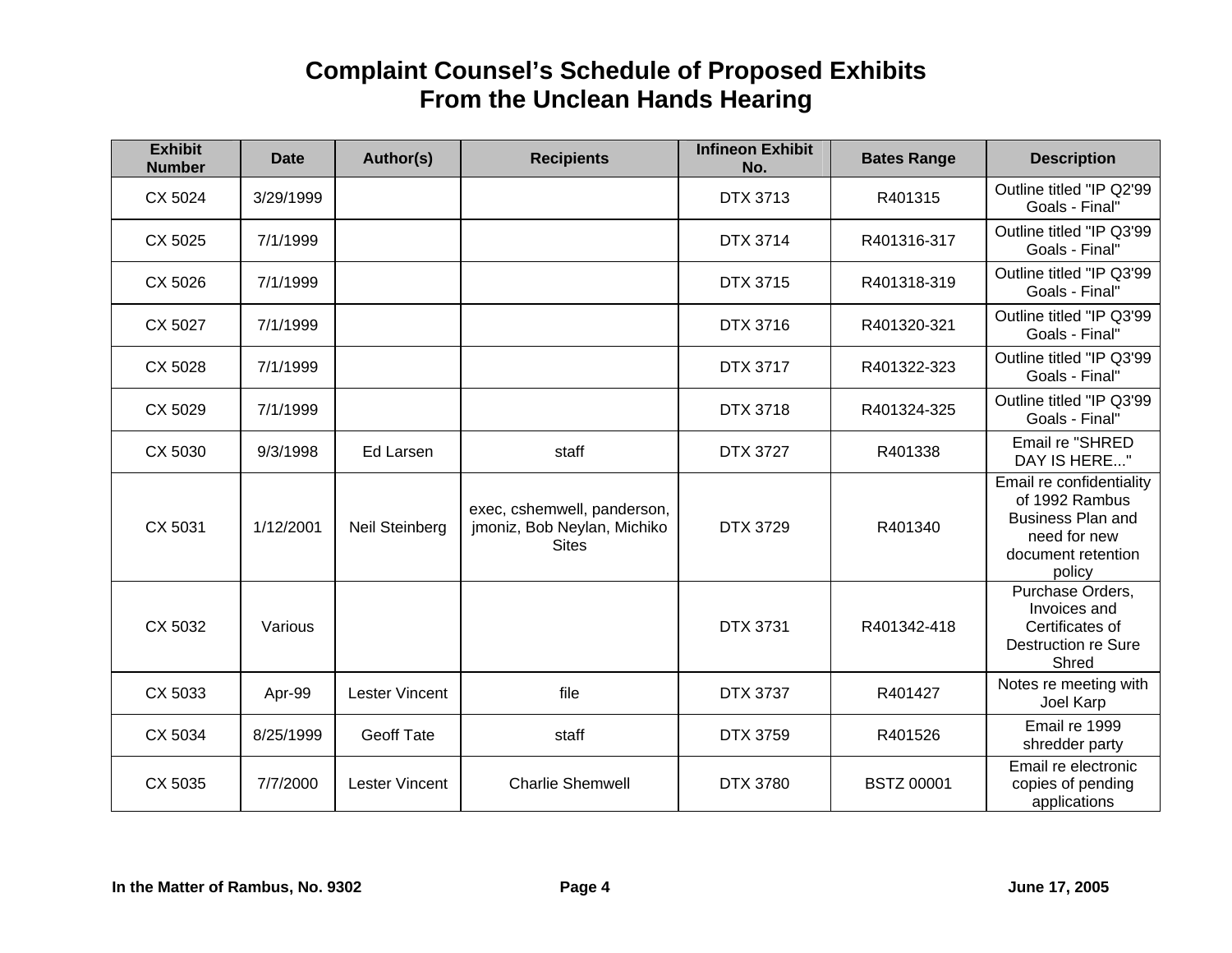| <b>Exhibit</b><br><b>Number</b> | <b>Date</b> | Author(s)                                     | <b>Recipients</b>                                                                                                                                                                                                                 | <b>Infineon Exhibit</b><br>No. | <b>Bates Range</b> | <b>Description</b>                                                              |
|---------------------------------|-------------|-----------------------------------------------|-----------------------------------------------------------------------------------------------------------------------------------------------------------------------------------------------------------------------------------|--------------------------------|--------------------|---------------------------------------------------------------------------------|
| CX 5036                         | 4/13/2001   |                                               |                                                                                                                                                                                                                                   | <b>DTX 3784</b>                | BSTZ 00009-18      | Rambus (073305)<br><b>Issued Patent File</b><br>Clean-up                        |
| CX 5037                         | 8/1/2000    | <b>Blakely</b><br>Sokoloff Taylor<br>& Zafman | Rambus                                                                                                                                                                                                                            | <b>DTX 3787</b>                | BSTZ 00041-55      | Bill for legal services<br>rendered through<br>6/2000                           |
| CX 5038                         | 1/31/2000   | <b>Lester Vincent</b>                         | <b>Neil Steinberg</b>                                                                                                                                                                                                             | <b>DTX 3792</b>                | BSTZ 00062-63      | Letter re files                                                                 |
| CX 5039                         | 1/28/2000   | <b>Lester Vincent</b>                         | File                                                                                                                                                                                                                              | <b>DTX 3798</b>                | <b>BSTZ 00077</b>  | Notes re files                                                                  |
| CX 5040                         | 1/20/2000   | <b>Lester Vincent</b>                         |                                                                                                                                                                                                                                   | <b>DTX 3801</b>                | <b>BSTZ 00080</b>  | Notes re<br>teleconference with<br>Neil Steinberg<br>discussing Hitachi<br>case |
| CX 5041                         | 10/18/2000  | <b>Lester Vincent</b>                         | Neil Steinberg                                                                                                                                                                                                                    | <b>DTX 3832</b>                | BSTZ 00151-00153   | FedEx of documents<br>found in Vincent's<br>Chronological files                 |
| CX 5042                         | 3/19/1998   | Sharon Boen                                   | Joel Karp, Diane Savage                                                                                                                                                                                                           | DTX 3863                       | CG0001             | Email re document<br>retention with<br>attached document                        |
| CX 5043                         | 10/5/2000   | Neil Steinberg                                | dmonohan@graycary.com,<br>jallcock@graycary.com,<br>arogers@graycary.com,<br>scunningham@gcwf.com,<br>jguaragna@graycary.com,<br>cbencivengo@graycary.com,<br>gonzalezc@howrey.com,<br>lavellej@howrey.com,<br>culybab@howrey.com | <b>DTX 3877</b>                | <b>HSW 00027</b>   | Email forwarding crisp<br>email with attached<br><b>JEDEC</b> notes             |
| CX 5044                         | 1/16/2001   | Neil Steinberg                                | David Monahan                                                                                                                                                                                                                     | <b>DTX 3981</b>                | GCWF02243-314      | Bill for professional<br>services through<br>December 31, 2000.                 |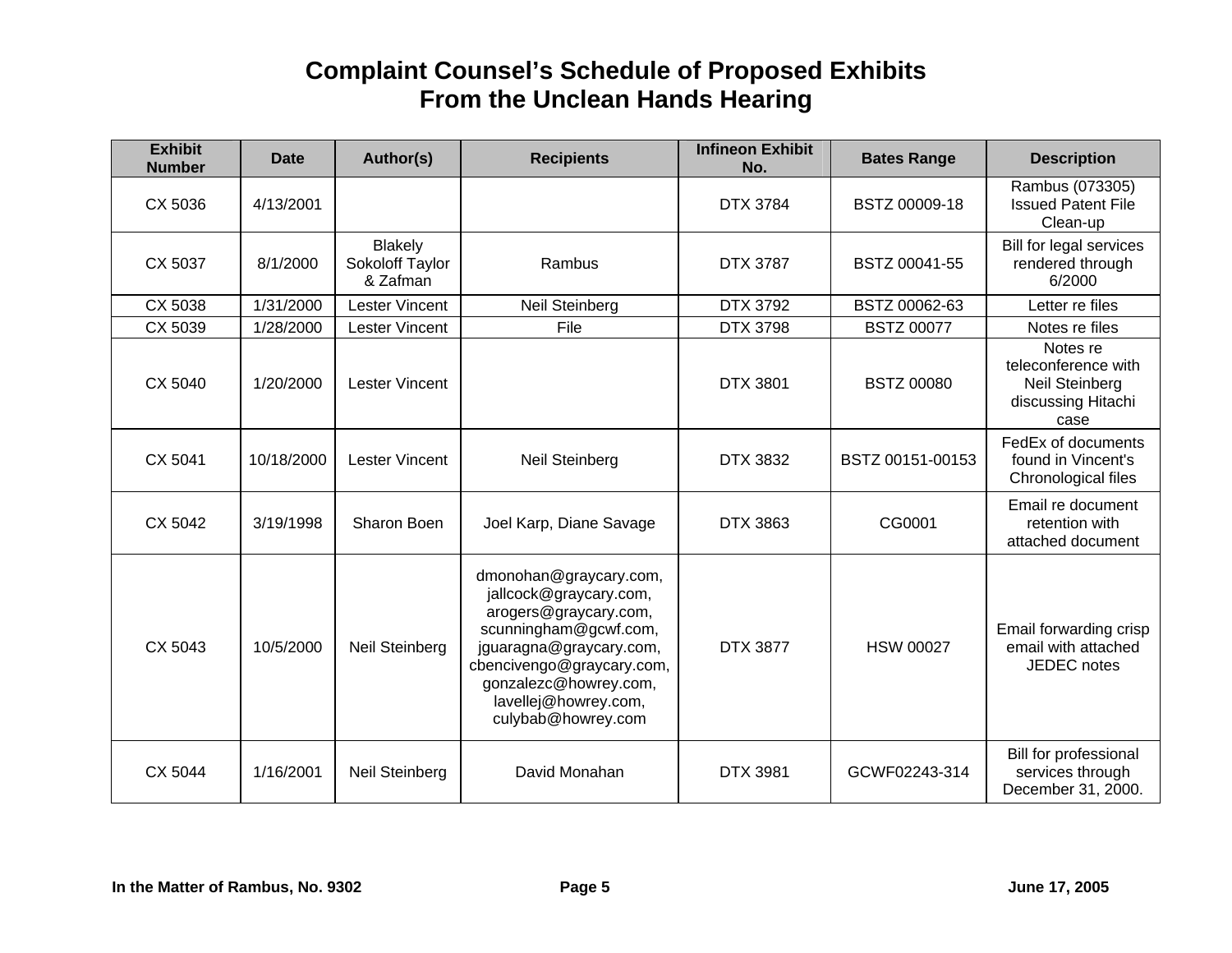| <b>Exhibit</b><br><b>Number</b> | <b>Date</b> | Author(s)          | <b>Recipients</b> | <b>Infineon Exhibit</b><br>No. | <b>Bates Range</b> | <b>Description</b>                                                                                                                              |
|---------------------------------|-------------|--------------------|-------------------|--------------------------------|--------------------|-------------------------------------------------------------------------------------------------------------------------------------------------|
| CX 5045                         | 6/27/1999   |                    |                   | DTX 4067                       | RF0584307-308      | IP Q3'99 Goals -- First<br>Cut                                                                                                                  |
| CX 5046                         | 8/25/1999   | Melinda<br>Kaufman | staff             | DTX 4068                       | R400785            | Email re 1999<br>shredder party                                                                                                                 |
| CX 5047                         | Various     |                    |                   | <b>DTX 4069</b>                | R400786-839        | Invoices, receipts,<br>checks, certificates of<br>destruction and other<br>correspondence<br>between Rambus and<br>ShureShred                   |
| CX 5048                         | Various     |                    |                   | DTX 4071                       | RF0627714-731      | SSD Q499 Goals Rev<br>3                                                                                                                         |
| CX 5049                         | 8/10/1998   |                    |                   | <b>DTX 4203</b>                | R400814-816        | Fax of records re<br>1998 shred day                                                                                                             |
| CX 5050                         | 9/16/1998   | ProShred           | Rambus            | DTX 4206                       | R400812-813        | Records re 1998<br>shred day                                                                                                                    |
| CX 5051                         | 9/17/1998   | Rambus             | Proshred          | <b>DTX 4208</b>                | R400810            | Records re 1998<br>shred day                                                                                                                    |
| CX 5052                         | 8/26/1999   | ProShred           | Rambus            | <b>DTX 4214</b>                | R400819-820        | Records re 1999<br>shred day                                                                                                                    |
| CX 5053                         | 12/28/2000  | SureShred          | Rambus            | <b>DTX 4217</b>                | R400787-789        | Records re 2000<br>shred day                                                                                                                    |
| CX 5054                         | 3/2/1998    |                    |                   | <b>DTX 4450</b>                | Johnson00153-160   | Rambus Worldwide<br><b>Strategic Patent</b><br>Licensing Program<br>and Rambus<br>presentation titled<br>"Licensing and<br>Litigation Strategy" |
| CX 5055                         | 1/6/1998    | Joel Karp          |                   | <b>DTX 5366</b>                | RH364484           | Email re seeking<br>sample DDR chips                                                                                                            |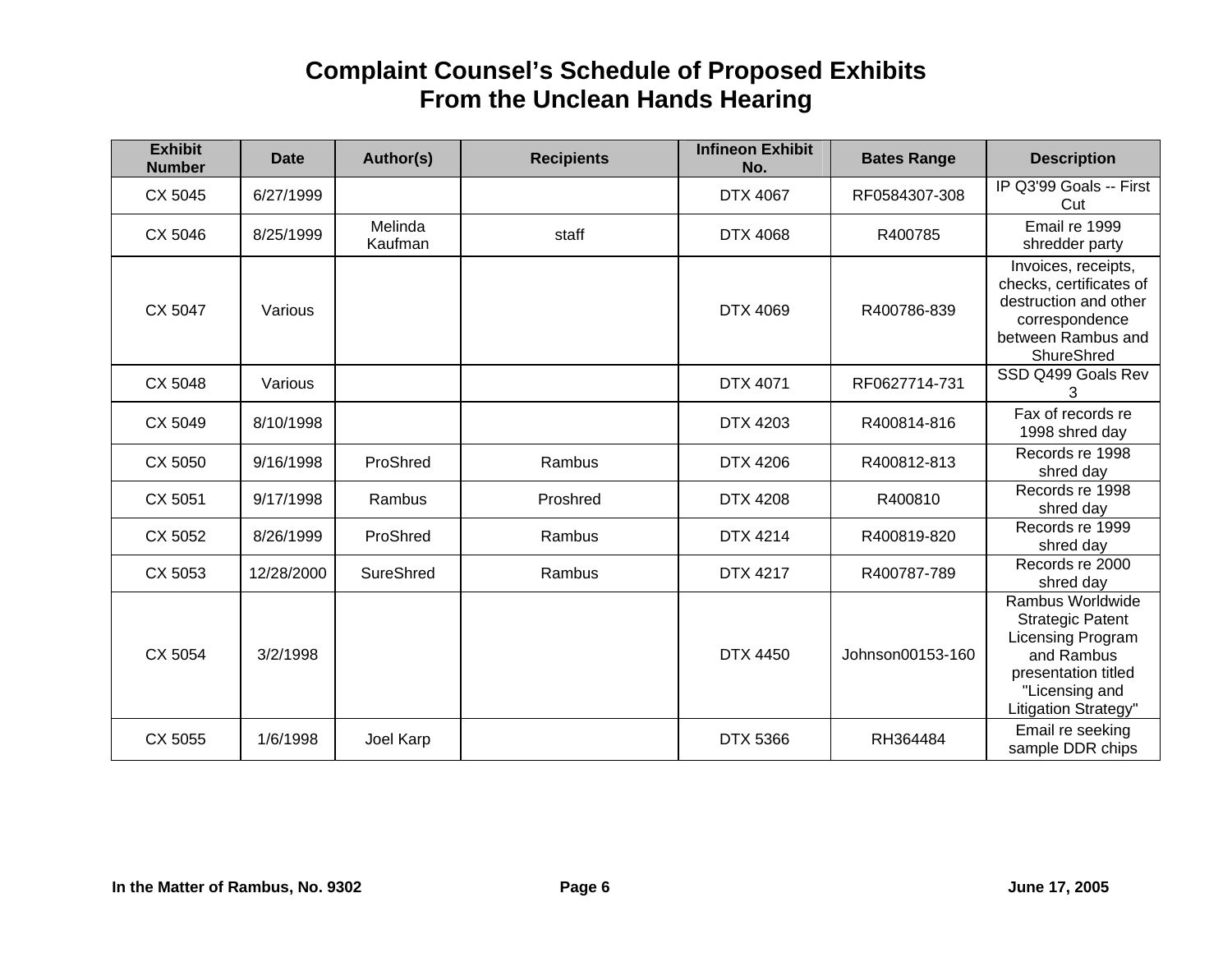| <b>Exhibit</b><br><b>Number</b> | <b>Date</b> | Author(s)           | <b>Recipients</b>               | <b>Infineon Exhibit</b><br>No. | <b>Bates Range</b>                       | <b>Description</b>                                                                           |
|---------------------------------|-------------|---------------------|---------------------------------|--------------------------------|------------------------------------------|----------------------------------------------------------------------------------------------|
| CX 5056                         | 4/13/2001   |                     |                                 | <b>DTX 5376</b>                |                                          | Rambus (073305)<br><b>Issued Patent File</b><br>Clean-up                                     |
| CX 5057                         | 8/14/1998   | Rambus              |                                 | <b>DTX 5477</b>                | R 28146-149                              | <b>Minutes of Rambus</b><br><b>Board of Directors</b><br>meeting                             |
| CX 5058                         | Dec-95      | James C.<br>Otteson | Dave M., Tony D., Richard<br>C. | DTX 6024                       | RF0476721-724                            | Article titled "Patent<br><b>Rights and Industry</b><br><b>Standards</b><br>Associations"    |
| CX 5059                         | 10/5/XX     |                     |                                 | <b>DTX 8004</b>                | GCWF03455-465                            | <b>Privileged Document</b><br>No S103 -- Cast List<br><b>Richard Crisp</b>                   |
| CX 5060                         | 2/1/2000    |                     |                                 | <b>DTX 8012</b>                | GCWF03483-485                            | <b>Privileged Document</b><br>No S111 -- Cast List<br><b>AHR Interview Lester</b><br>Vincent |
| CX 5061                         | 2/23/2000   |                     |                                 | <b>DTX 8014</b>                | GCWF03506-508                            | <b>Privileged Document</b><br>No S275 Notes of<br>Interview of Richard<br>Crisp              |
| CX 5062                         | 10/25/2000  |                     |                                 | DTX 8015                       | GCWF03413-423                            | Privileged Document<br>No 537 -- Billy Garrett<br>Interview                                  |
| CX 5063                         | 10/26/2000  |                     |                                 | DTX 8016                       | GCWF03402-412                            | <b>Privileged Document</b><br>No 536 -- Notes from<br><b>Mooring Prep</b>                    |
| CX 5064                         | 11/8/2000   |                     |                                 | <b>DTX 8018</b>                | GCWF3439-3446<br>(Missing 3440-<br>3441) | <b>Privileged Document</b><br>No 543 -- Interview<br>Apparently with Tony<br>Deipenbrock     |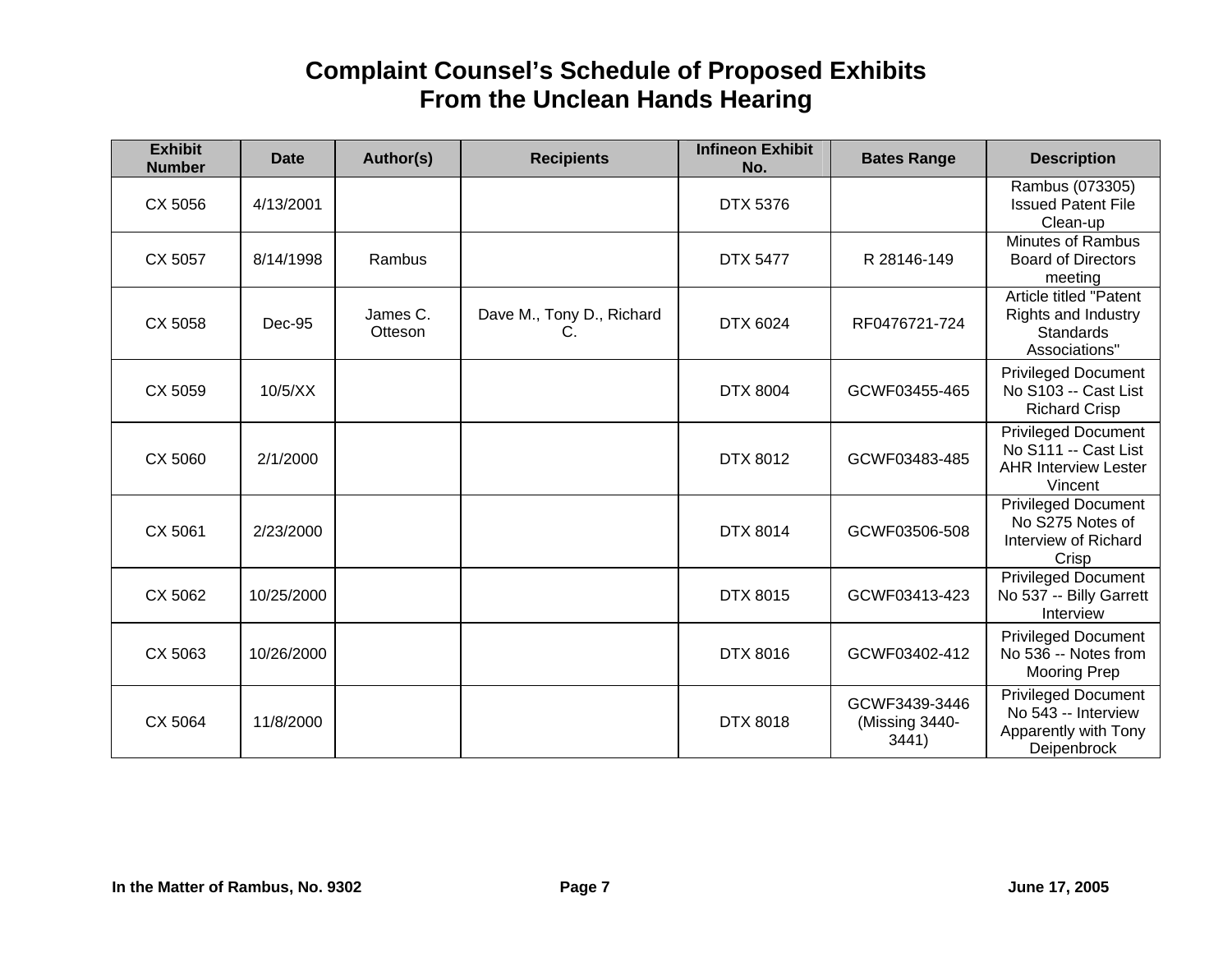| <b>Exhibit</b><br><b>Number</b> | <b>Date</b> | Author(s) | <b>Recipients</b> | <b>Infineon Exhibit</b><br>No. | <b>Bates Range</b> | <b>Description</b>                                                                                                                                                                            |
|---------------------------------|-------------|-----------|-------------------|--------------------------------|--------------------|-----------------------------------------------------------------------------------------------------------------------------------------------------------------------------------------------|
| CX 5065                         | 11/28/2000  |           |                   | <b>DTX 8020</b>                | GCWF03447          | <b>Privileged Document</b><br>No 544 -- Phone<br>interview with Lester<br>Vincent                                                                                                             |
| CX 5066                         | 12/5/2000   |           |                   | <b>DTX 8021</b>                | GCWF03448          | Privileged Document<br>No 545 -- Notes of<br>discussions with<br>Lester Vincent re<br>billing records, IEEE,<br>Dell & advice re<br>standard setting<br>bodies and the<br>Vincent Chron files |
| CX 5067                         |             |           |                   | <b>DTX 8024</b>                | GCWF03684-703      | <b>Privileged Document</b><br>No 228 -- Index of<br>Alan Roberts email                                                                                                                        |
| CX 5068                         | 10/12/2004  |           |                   | <b>DTX 9008</b>                |                    | Designations of the<br>deposition of Diane<br>Savage                                                                                                                                          |
| CX 5069                         | 10/8/2004   |           |                   | <b>DTX 9009</b>                |                    | Designations of the<br>deposition of Joel<br>Karp                                                                                                                                             |
| CX 5070                         | 10/14/2004  |           |                   | <b>DTX 9011</b>                |                    | Designations of the<br>deposition of Allen<br>Roberts                                                                                                                                         |
| CX 5071                         | 5/18/2004   |           |                   | <b>DTX 9017</b>                |                    | Designations of the<br>deposition of Melinda<br>Kaufman                                                                                                                                       |
| CX 5072                         | 11/30/2004  |           |                   | <b>DTX 9018</b>                |                    | Designations of the<br>deposition of Lester<br>Vincent                                                                                                                                        |
| CX 5073                         | 10/15/2004  |           |                   | <b>DTX 9019</b>                |                    | Designations of the<br>deposition of Lester<br>Vincent                                                                                                                                        |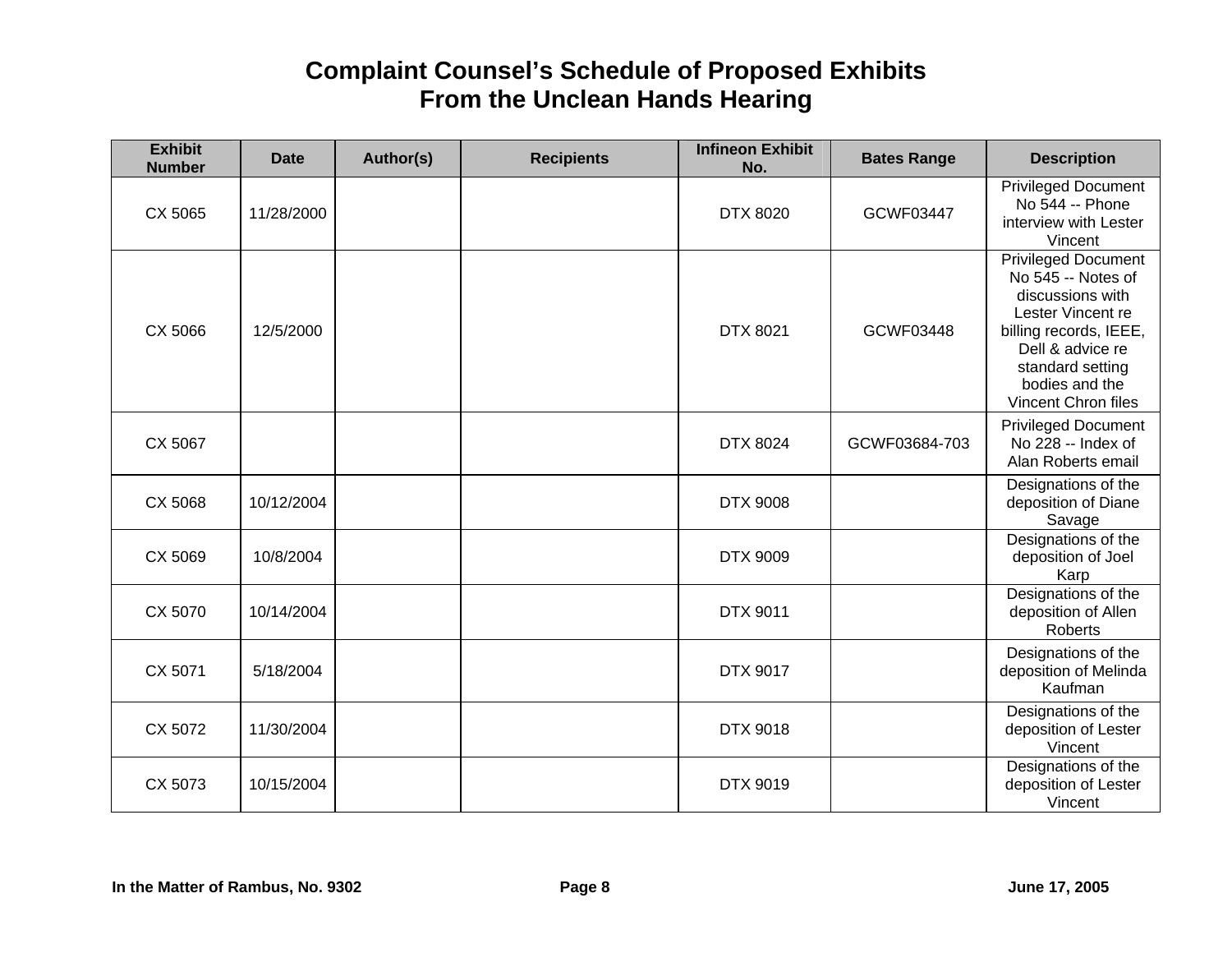| <b>Exhibit</b><br><b>Number</b> | <b>Date</b> | Author(s) | <b>Recipients</b> | <b>Infineon Exhibit</b><br>No. | <b>Bates Range</b> | <b>Description</b>                                            |
|---------------------------------|-------------|-----------|-------------------|--------------------------------|--------------------|---------------------------------------------------------------|
| CX 5074                         | 10/6/2004   |           |                   | <b>DTX 9021</b>                |                    | Designations of the<br>deposition of Neil<br>Steinberg        |
| CX 5075                         | 10/16/2004  |           |                   | DTX 9022                       |                    | Designations of the<br>deposition of Richard<br>Crisp         |
| CX 5076                         | 11/23/2004  |           |                   | DTX 9023                       |                    | Designations of the<br>deposition of Daniel<br>Johnson        |
| CX 5077                         | 2/21/2005   |           |                   |                                |                    | <b>Unclean Hands</b><br><b>Hearing Transcript</b><br>Volume 1 |
| CX 5078                         | 2/22/2005   |           |                   |                                |                    | <b>Unclean Hands</b><br><b>Hearing Transcript</b><br>Volume 2 |
| CX 5079                         | 2/23/2005   |           |                   |                                |                    | <b>Unclean Hands</b><br><b>Hearing Transcript</b><br>Volume 3 |
| CX 5080                         | 2/24/2005   |           |                   |                                |                    | <b>Unclean Hands</b><br><b>Hearing Transcript</b><br>Volume 4 |
| CX 5081                         | 1/18/2000   |           |                   | DTX 3673                       | R401049-061        | <b>Rambus Presentation</b><br>titled "IP Update"              |
| CX 5082                         | 1/23/2001   |           |                   | DTX 9002                       |                    | Designations of the<br>deposition of Allen<br><b>Roberts</b>  |
| CX 5083                         | 1/16/2001   |           |                   | <b>DTX 9007</b>                |                    | Designations of the<br>deposition of Neil<br>Steinberg        |
| CX 5084                         | 4/14/2001   |           |                   | DTX 9016                       |                    | Designations of the<br>deposition of Allen<br>Roberts         |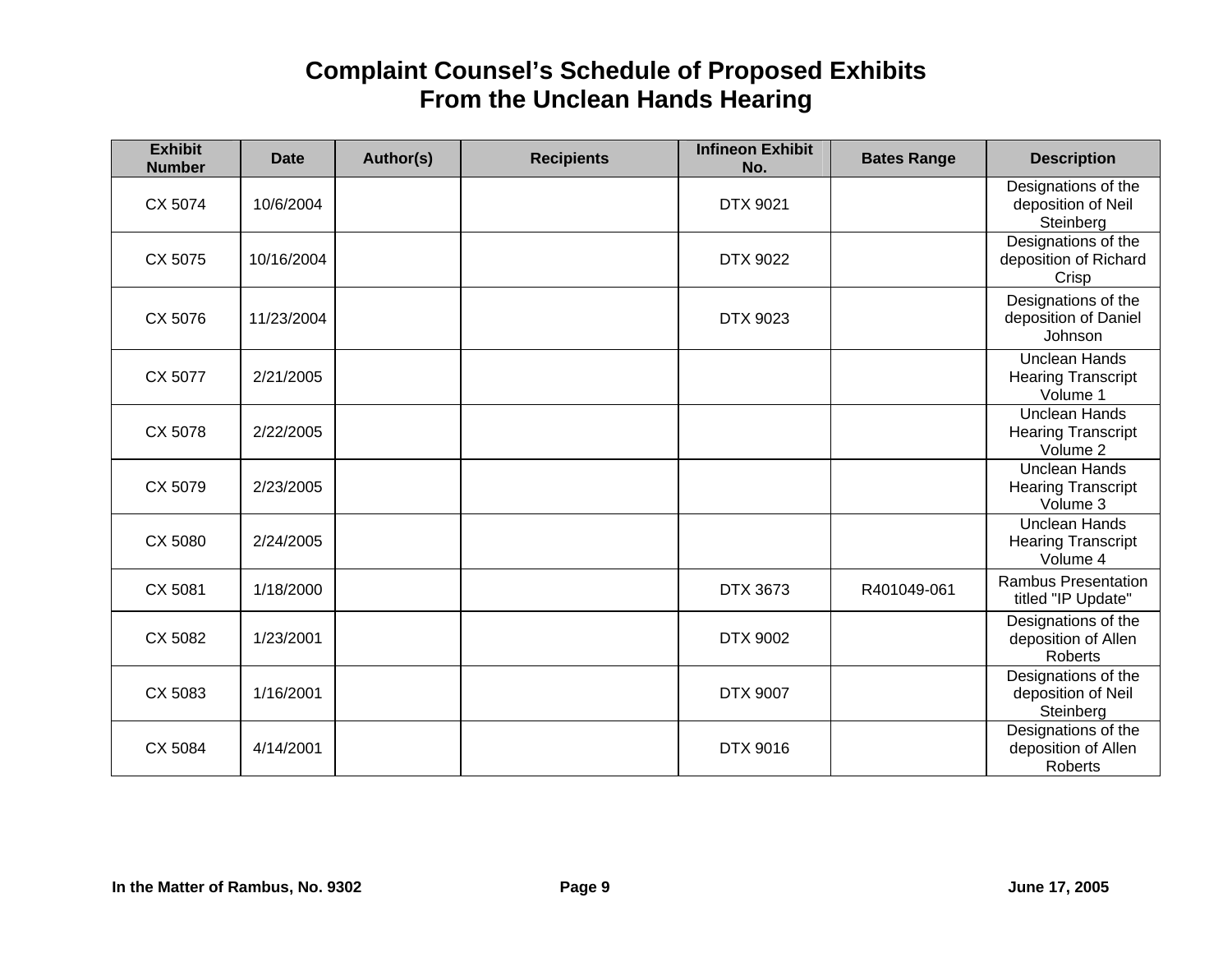| <b>Exhibit</b><br><b>Number</b> | <b>Date</b> | Author(s) | <b>Recipients</b>             | <b>Infineon Exhibit</b><br>No. | <b>Bates Range</b> | <b>Description</b>                                                                                 |
|---------------------------------|-------------|-----------|-------------------------------|--------------------------------|--------------------|----------------------------------------------------------------------------------------------------|
| CX 5085                         | 8/1/2001    |           |                               | DTX 9020                       |                    | Designations of the<br>deposition of Neil<br>Steinberg                                             |
|                                 |             |           | <b>Demonstrative Exhibits</b> |                                |                    |                                                                                                    |
| DX0500                          | 3/1/2005    | Infineon  |                               |                                |                    | Time Line of Key<br>Events                                                                         |
| DX0501                          | 3/1/2005    | Infineon  |                               |                                |                    | Demonstratives<br>Presented at Unclean<br>Hands Argument                                           |
| DX0502                          | 3/1/2005    | Infineon  |                               |                                |                    | <b>Deposition Testimony</b><br>Presented at Unclean<br>Hands Argument                              |
| DX0503                          | 3/1/2005    | Rambus    |                               |                                |                    | Demonstratives and<br><b>Deposition Testimony</b><br>Presented at Unclean<br>Hands Argument        |
| DX0504                          |             |           |                               |                                |                    | List translating<br>deposition exhibits<br>into trial exhibits for<br>the unclean hands<br>hearing |
| DX0505                          | 2/28/2005   |           |                               |                                |                    | <b>Unclean Hands</b><br><b>Hearing Transcript</b><br>Volume 5                                      |
| DX0506                          | 3/1/2005    |           |                               |                                |                    | <b>Unclean Hands</b><br><b>Hearing Transcript</b><br>Volume 6 -- part 1                            |